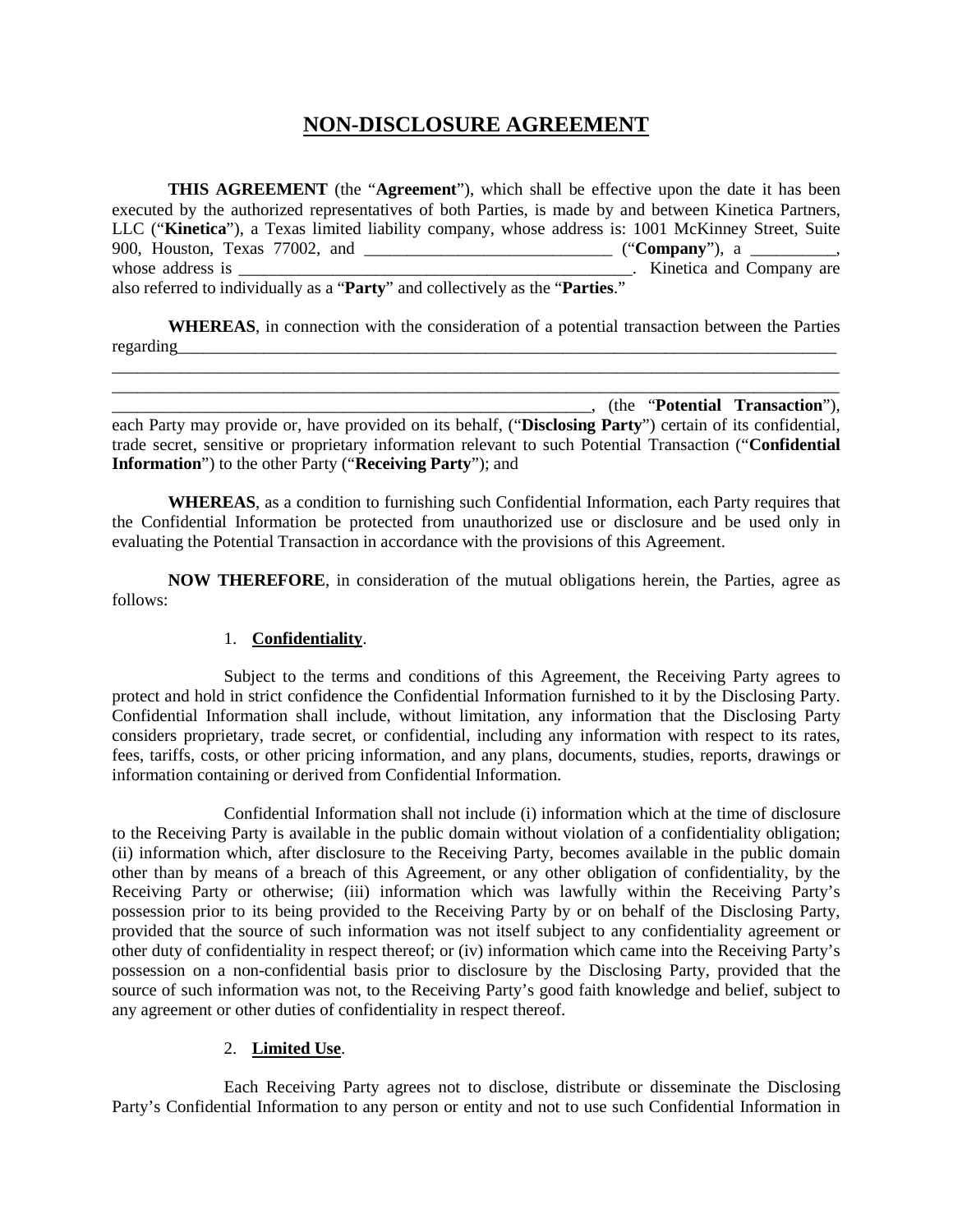any manner except with respect to the Potential Transaction as provided herein and for no other purpose without the express written consent of the Disclosing Party. This Agreement itself and the fact that the Parties are discussing the Potential Transaction shall also be deemed Confidential Information.

#### 3. **Authorized Disclosures**.

For purposes of this Agreement, the term "Representative(s)" shall mean the directors, officers and employees of the Receiving Party, and to the extent they receive Confidential Information, their consultants, professional advisers, potential financing sources, agents and/or affiliates and/or contract employees. Each Party agrees that its Confidential Information may be provided to those Representatives of the Receiving Party who have undertaken to comply with the restrictions on disclosure set forth in this Agreement as though they were original parties hereto. The Receiving Party shall remain fully responsible for compliance with the requirements of this Agreement when its Representatives use or handle the Disclosing Party's Confidential Information. For the purposes of this Agreement, affiliate(s) shall mean, with respect to any specified Party, any other person or entity which directly or indirectly through one or more intermediate persons or entities controls, or is controlled by, or is under common control with, such Party.

The Receiving Party shall remain liable for any improper use of such Confidential Information or breach of this Agreement by its Representatives. The Receiving Party shall release, defend, indemnify, and hold harmless the Disclosing Party from and against any and all claims, losses, and damages of any kind or character arising out of the improper disclosure or use of any Confidential Information by any of its Representatives.

The Receiving Party may disclose Confidential Information to the extent to which it is compelled to do so by law, order or regulation in connection with any legal or regulatory proceeding to which the Receiving Party may be subject provided that the Receiving Party, to the extent permitted by applicable law or regulation, immediately advises the Disclosing Party of the possibility of any such compulsory disclosure and reasonably cooperates with the Disclosing Party in any effort to obtain protection from disclosure for such Confidential Information.

#### 4. **Ownership**.

All Confidential Information shall remain the property of the Disclosing Party and the Receiving Party shall have no license, right, title or interest in such Confidential Information.

#### **5. Relief.**

The Parties agree that the unauthorized use or disclosure of Confidential Information would cause irreparable harm and/or significant injury for which the Disclosing Party would not have an adequate remedy at law. Therefore, the Parties agree that in the event of any violation of this Agreement, without limiting any other rights and remedies that may otherwise be available to the Disclosing Party, the Disclosing Party shall be entitled to injunctive relief to prevent or abate the disclosure or use of the Disclosing Party's Confidential Information.

#### 6. **Right to Disclose**.

Each Disclosing Party warrants that it has the right to disclose the Confidential Information pursuant to this Agreement. No Disclosing Party makes any other representation or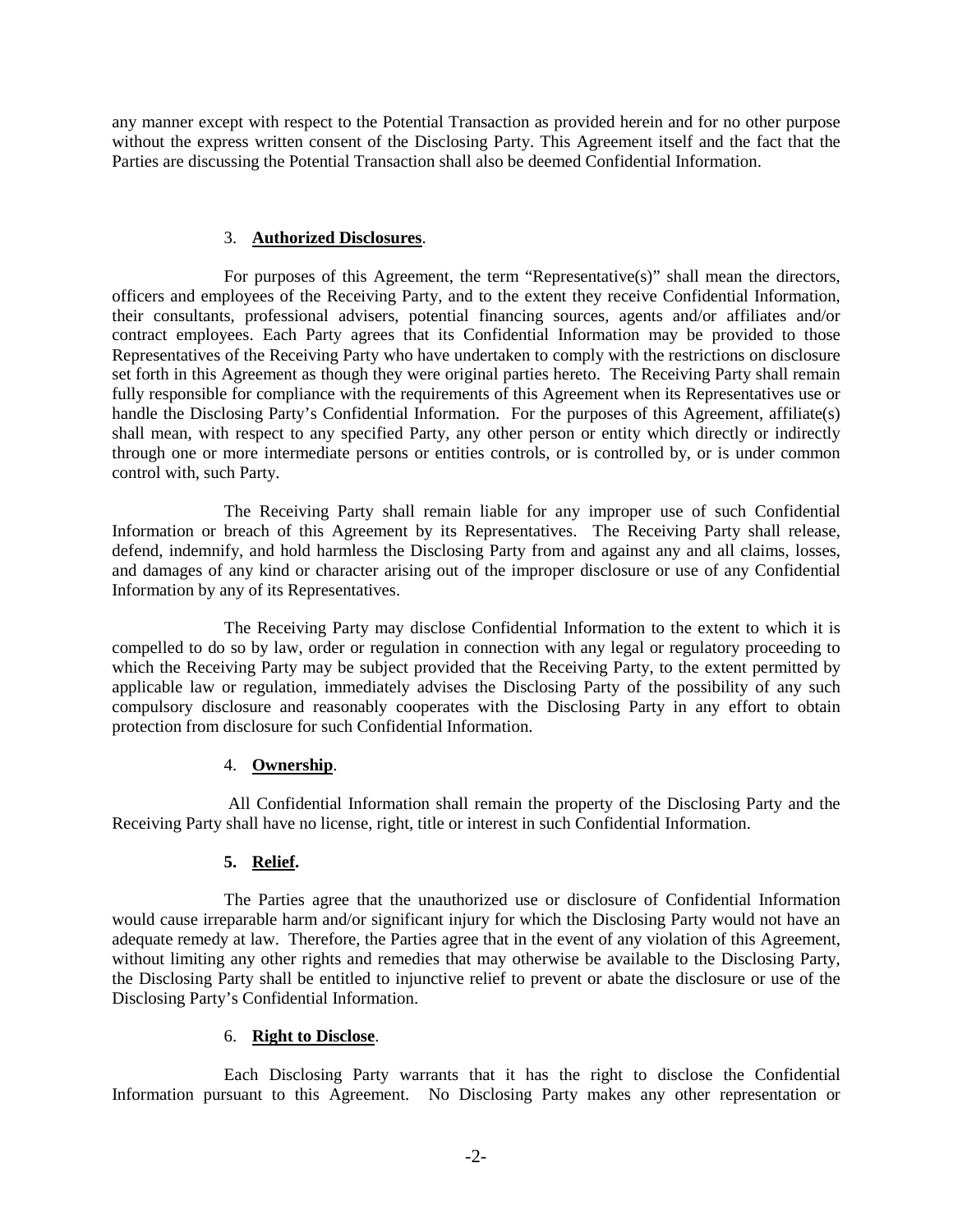warranty, express or implied, with respect to any Confidential Information, including with respect to the completeness or accuracy thereof.

#### 7. **Return of Confidential Information**.

Upon the request of the Disclosing Party and, in any event, upon the termination or expiration of this Agreement, the Receiving Party shall promptly return all copies of the Confidential Information, including any documents in any media derived from or containing such Confidential Information or at the Disclosing Party's option, shall destroy, or permanently erase from electronic media, all such copies and documents in all media containing Confidential Information, and certify such destruction or erasure in writing. Copies in electronic network system backups may be retained with the backup so long as no attempt is made to access the Confidential Information. The Receiving Party may return the Confidential Information, or any such documents or media, or any part thereof, to the Disclosing Party at any time.

#### 8. **Term**.

Unless terminated earlier by written notice, this Agreement shall remain in force for two (2) years from the date it is effective as provided in the preamble. The confidentiality obligations of the Parties shall survive for an additional one (1) year after the termination or expiration of this Agreement.

#### 9. **General.**

**THIS AGREEMENT, AND ALL QUESTIONS RELATING TO ITS VALIDITY, INTERPRETATION, PERFORMANCE, AND ENFORCEMENT SHALL BE GOVERNED BY AND CONSTRUED IN ACCORDANCE WITH THE LAWS OF THE STATE OF TEXAS, NOTWITHSTANDING ANY CONFLICT-OF-LAWS DOCTRINES OF SUCH STATE OR OTHER JURISDICTION TO THE CONTRARY. ALL MATTERS LITIGATED BY OR BETWEEN THE PARTIES THAT INVOLVE THIS AGREEMENT OR, THE RELATIONSHIP OF THE PARTIES, OR RELATED MATTERS HEREUNDER SHALL BE BROUGHT ONLY IN THE STATE OR FEDRAL COURTS IN HARRIS COUNTY, TEXAS.**

### **EACH PARTY TO THIS AGREEMENT HEREBY IRREVOCABLY WAIVES ANY AND ALL RIGHT TO TRIAL BY JURY IN ANY SUIT OR ACTION ARISING OUT OF OR RELATED TO THIS AGREEMENT AND AGREES THAT THIS WAIVER IS A MATERIAL TERM OF THIS AGREEMENT.**

If any term or provision of this Agreement is contrary to or in conflict with any requirement of applicable law, then that term or provision shall be modified to the extent necessary to comply with the applicable law.

This Agreement contains the entire understanding between the Parties with respect to the subject matter of this Agreement and shall supersede all prior oral or written communications, negotiations, understandings, or agreements.

The Parties specifically disclaim any express or implied partnership or joint venture relationship between them, regardless of the actions of the Parties. The Parties also disclaim, to the fullest extent permitted by law, any fiduciary duties they may owe to or may be owed from one another.